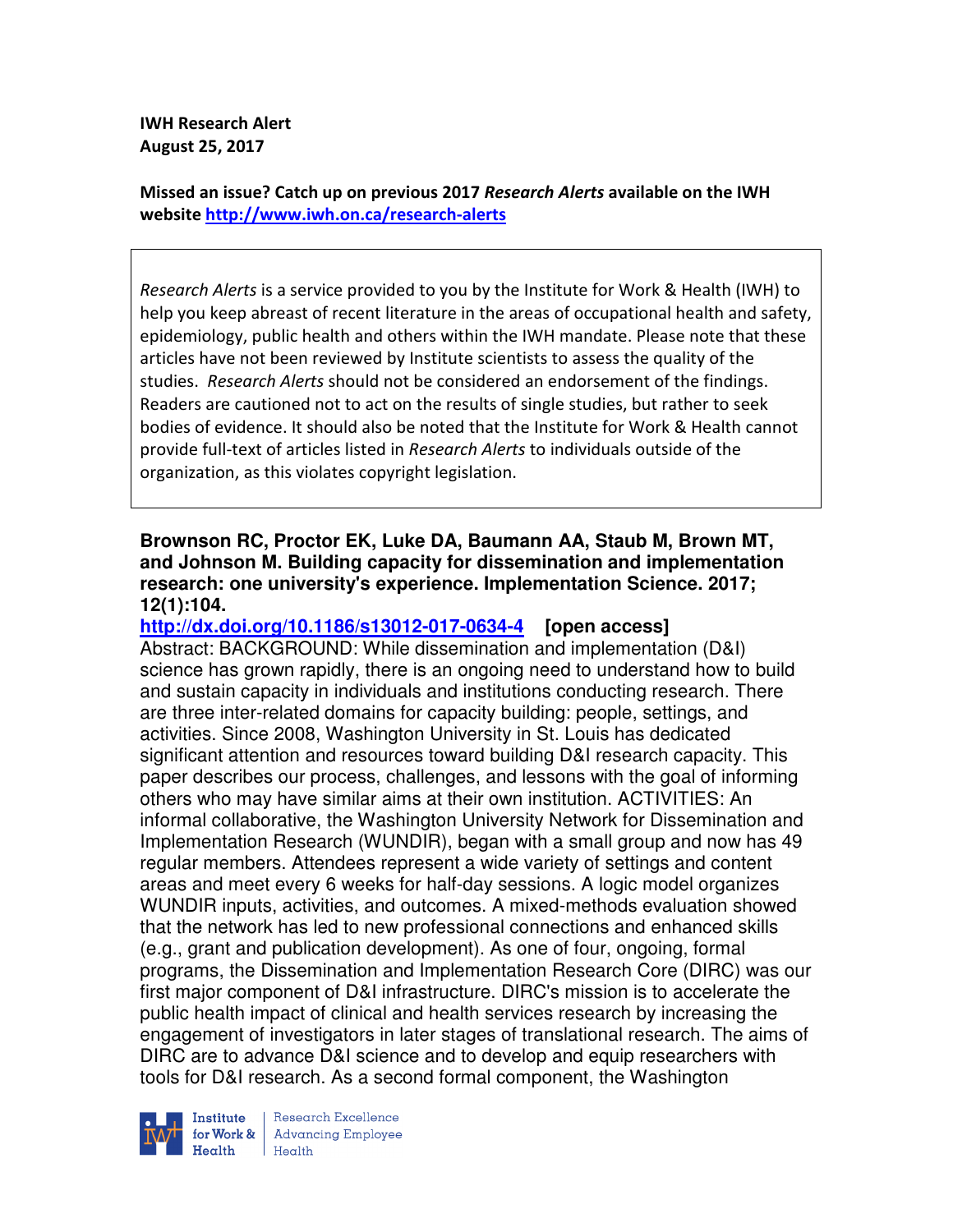University Institute for Public Health has provided significant support for D&I research through pilot projects and a small grants program. In a third set of formal programs, two R25 training grants (one in mental health and one in cancer) support post-doctoral scholars for intensive training and mentoring in D&I science. Finally, our team coordinates closely with D&I functions within research centers across the university. We share a series of challenges and potential solutions. CONCLUSION: Our experience in developing D&I research at Washington University in St. Louis shows how significant capacity can be built in a relatively short period of time. Many of our ideas and ingredients for success can be replicated, tailored, and improved upon by others

## **Farholm A, Halvari H, Niemiec CP, Williams GC, and Deci EL. Changes in return to work among patients in vocational rehabilitation: a selfdetermination theory perspective. Disability & Rehabilitation. 2017; 39(20):2039-2046.**

### **http://dx.doi.org/10.1080/09638288.2016.1215559**

Abstract: PURPOSE: The aim of the current study was to examine whether patient perceptions of autonomy support from the treatment team in a vocational rehabilitation program will be associated with change (increase) in need satisfaction, autonomous motivation, perceived competence, well-being, physical activity, and return to work (RTW), and whether the self-determination theory (SDT) Model of Health Behavior will provide adequate fit to the data. METHOD: A total of 90 participants were enrolled in a longitudinal study and completed measures at four time points over 15 months. RESULTS: Participants reported increases in all variables, and in general these changes were maintained at six weeks post-rehabilitation and at 15 months post-baseline. As well, the SDT Model of Health Behavior provided adequate fit to the data. CONCLUSIONS: These results underscore the importance of health care practitioners' providing support for their patients' autonomy, competence, and relatedness to improve well-being, physical activity, and RTW in the context of vocational rehabilitation. Implications for Rehabilitation Vocational rehabilitation that emphasizes physical activity is associated with increases in patients' well-being, physical activity, and return to work (RTW). It is important for health care practitioners to provide support for their patients' autonomy, competence, and relatedness in the context of vocational rehabilitation, as doing so is associated with increases in patients' autonomous motivation, perceived competence, and psychosocial outcomes

#### **Gunduz M and Laitinen H. A 10-step safety management framework for construction small and medium-sized enterprises. International Journal of Occupational Safety & Ergonomics. 2017; 23(3):353-359. http://dx.doi.org/10.1080/10803548.2016.1200258**

Abstract: It is of great importance to develop an occupational health and safety management system (OHS MS) to form a systemized approach to improve health and safety. It is a known fact that thousands of accidents and injuries occur in the construction industry. Most of these accidents occur in small and

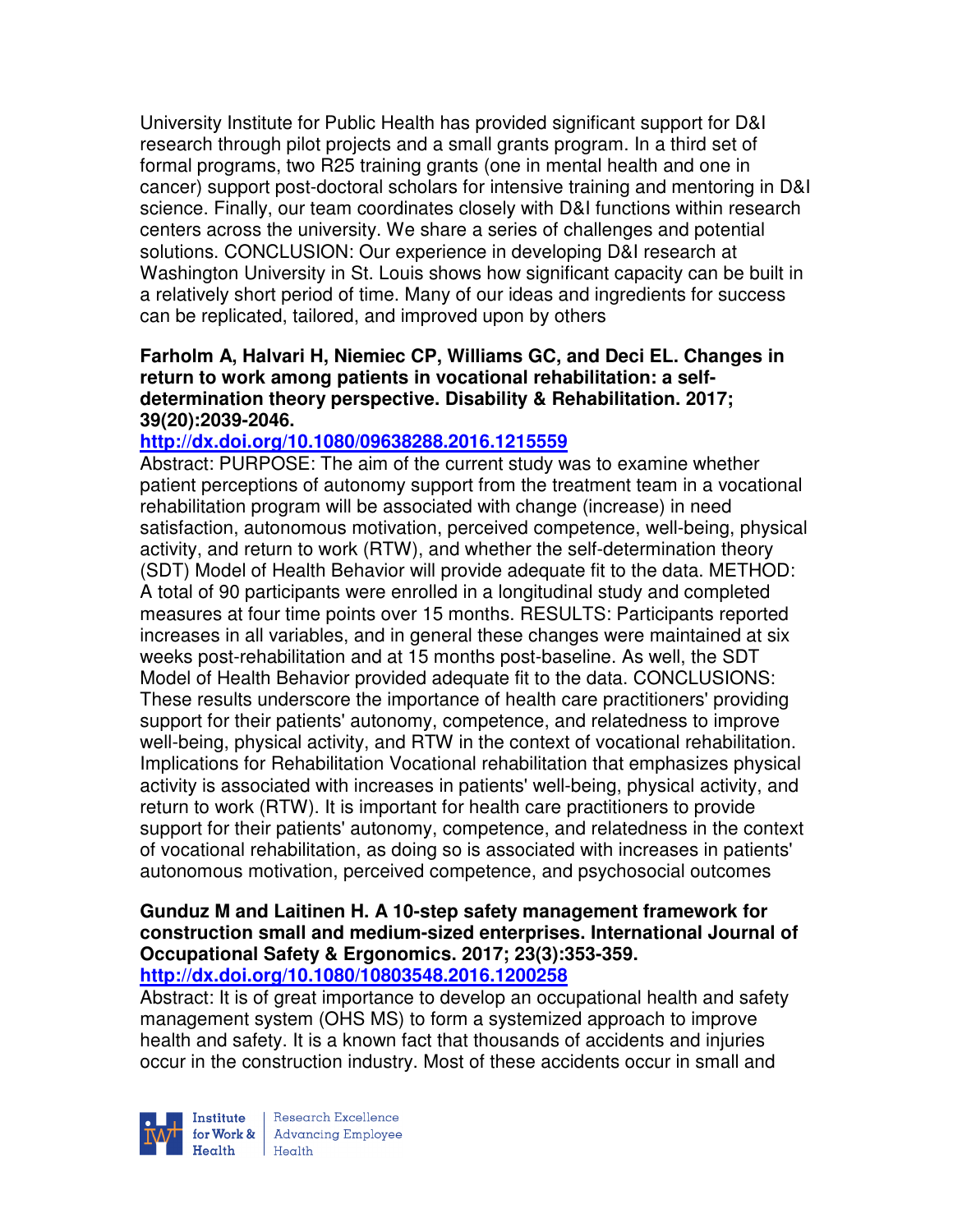medium-sized enterprises (SMEs). This article provides a 10-step user-friendly OHS MS for the construction industry. A quantitative OHS MS indexing method is also introduced in the article. The practical application of the system to real SMEs and its promising results are also presented

**Laberge M, Tondoux A, Camire TF, and MacEachen E. Occupational health and safety in a vocational training program: how gender impacts teachers' strategies and power relationships = Sante et securite des stagiaires dans un programme de formation professionnelle: Impact du genre sur les strategies et rapports de pouvoir. New Solutions. 2017; [Epub ahead of print].** 

## **http://dx.doi.org/10.1177/1048291117725720**

Abstract: In Quebec (Canada), the Work-Oriented Training Path, a work-study program, prepares students who are having difficulty at school for the job market. Occupational health and safety is an important part of their training. This article aims to analyze the impact of gender on the interpersonal dynamics among teachers, trainees, and key actors from the businesses involved. This article also looks at the influence of gender on teachers' strategies and capacity to act regarding occupational health and safety. Using a work activity analysis lens, a multiple case-study analysis of teachers' work activity was carried out. The findings show that gendered social relationships create a specific supervisory context that influences occupational health and safety training. Solutions aimed at reducing the negative impact of gender-associated prejudice on work injury prevention include training for teachers, attention to work organization at the schools, and the creation of cohesive teachers' work teams. Resume Au Quebec, le Parcours de formation axee sur l'emploi (WOTP), un programme en alternance, offre une preparation au marche du travail aux eleves en difficultes scolaires. La sante et la securite du travail (SST) est un enjeu important de la formation. L'article vise a analyser l'impact du genre dans la dynamique relationnelle entre les enseignant.es, leurs eleves et les interlocuteurs cles des entreprises impliquees, et son influence sur les strategies et la capacite d'agir des enseignant.es en matiere de SST. Une analyse de cas multiples basee sur l'analyse ergonomique de l'activite des enseignants a ete menee. Les resultats montrent que les relations sociales de genre determinent un contexte specifique de supervision qui influence la formation a la SST. La formation des enseignant.es, l'organisation scolaire et la creation de collectifs enseignants cohesifs sont des pistes de solution pour reduire l'effet negatif des prejuges lies au genre influencant la prevention des lesions professionnelles

### **Lin MY, Barbir A, and Dennerlein JT. Evaluating biomechanics of userselected sitting and standing computer workstation. Applied Ergonomics. 2017; 65:382-388.**

## **http://dx.doi.org/10.1016/j.apergo.2017.04.006**

Abstract: A standing computer workstation has now become a popular modern work place intervention to reduce sedentary behavior at work. However, user's

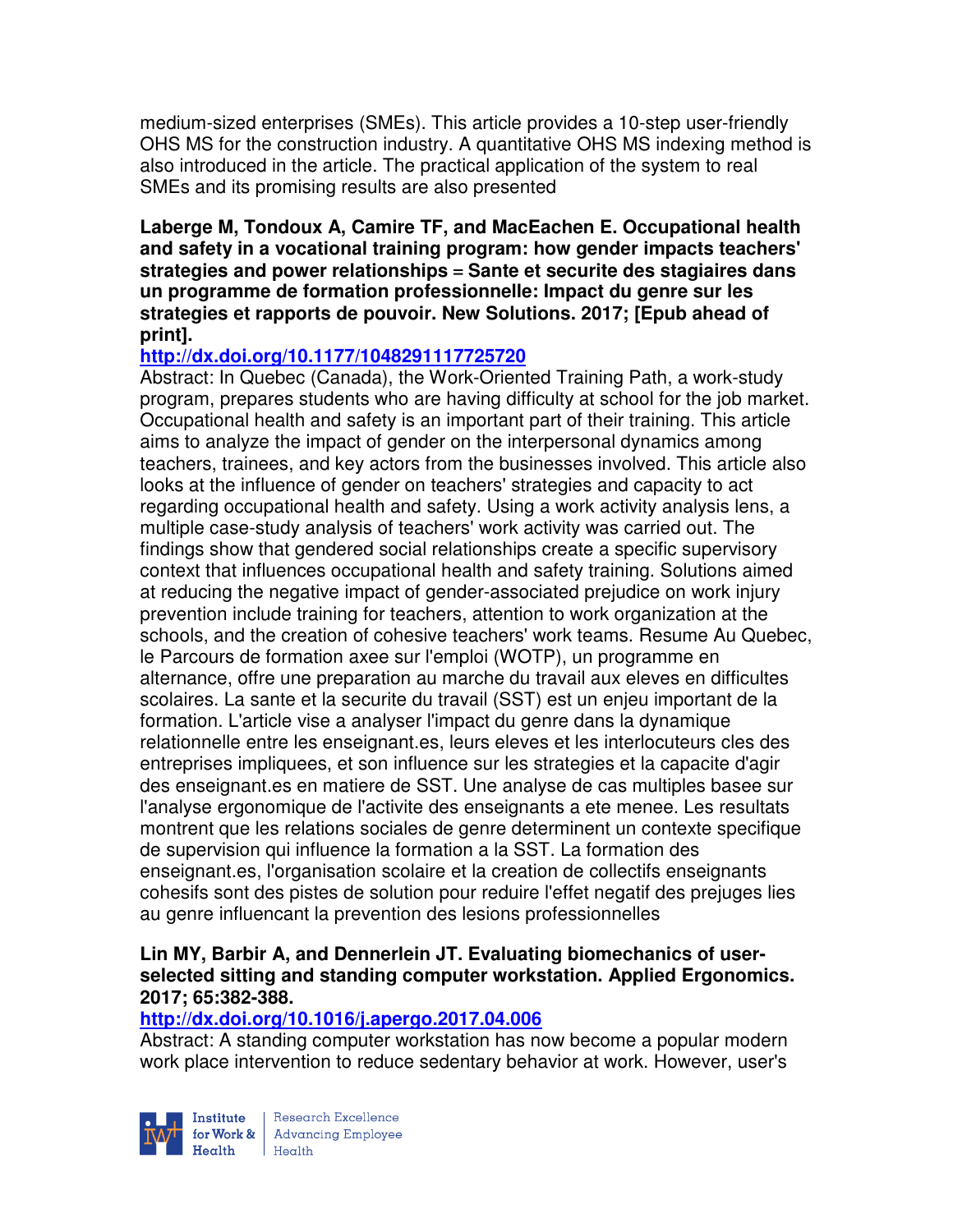interaction related to a standing computer workstation and its differences with a sitting workstation need to be understood to assist in developing recommendations for use and set up. The study compared the differences in upper extremity posture and muscle activity between user-selected sitting and standing workstation setups. Twenty participants (10 females, 10 males) volunteered for the study. 3-D posture, surface electromyography, and userreported discomfort were measured while completing simulated tasks with each participant's self-selected workstation setups. Sitting computer workstation associated with more non-neutral shoulder postures and greater shoulder muscle activity, while standing computer workstation induced greater wrist adduction angle and greater extensor carpi radialis muscle activity. Sitting computer workstation also associated with greater shoulder abduction postural variation (90th-10th percentile) while standing computer workstation associated with greater variation for should rotation and wrist extension. Users reported similar overall discomfort levels within the first 10 min of work but had more than twice as much discomfort while standing than sitting after 45 min; with most discomfort reported in the low back for standing and shoulder for sitting. These different measures provide understanding in users' different interactions with sitting and standing and by alternating between the two configurations in short bouts may be a way of changing the loading pattern on the upper extremity

#### **Lu L, Megahed FM, Sesek RF, and Cavuoto LA. A survey of the prevalence of fatigue, its precursors and individual coping mechanisms among U.S. manufacturing workers. Applied Ergonomics. 2017; 65:139-151. http://dx.doi.org/10.1016/j.apergo.2017.06.004**

Abstract: Advanced manufacturing has resulted in significant changes on the shop-floor, influencing work demands and the working environment. The corresponding safety-related effects, including fatigue, have not been captured on an industry-wide scale. This paper presents results of a survey of U.S. manufacturing workers for the: prevalence of fatigue, its root causes and significant factors, and adopted individual fatigue coping methods. The responses from 451 manufacturing employees were analyzed using descriptive data analysis, bivariate analysis and Market Basket Analysis. 57.9% of respondents indicated that they were somewhat fatigued during the past week. They reported the ankles/feet, lower back and eyes were frequently affected body parts and a lack of sleep, work stress and shift schedule were top selected root causes for fatigue. In order to respond to fatigue when it is present, respondents reported coping by drinking caffeinated drinks, stretching/doing exercises and talking with coworkers. Frequent combinations of fatigue causes and individual coping methods were identified. These results may inform the design of fatigue monitoring and mitigation strategies and future research related to fatigue development

**Martinez-Fiestas M, Rodriguez-Garzon I, Delgado-Padial A, and Lucas-Ruiz V. Analysis of perceived risk among construction workers: a cross-cultural** 



Research Excellence  $Heath$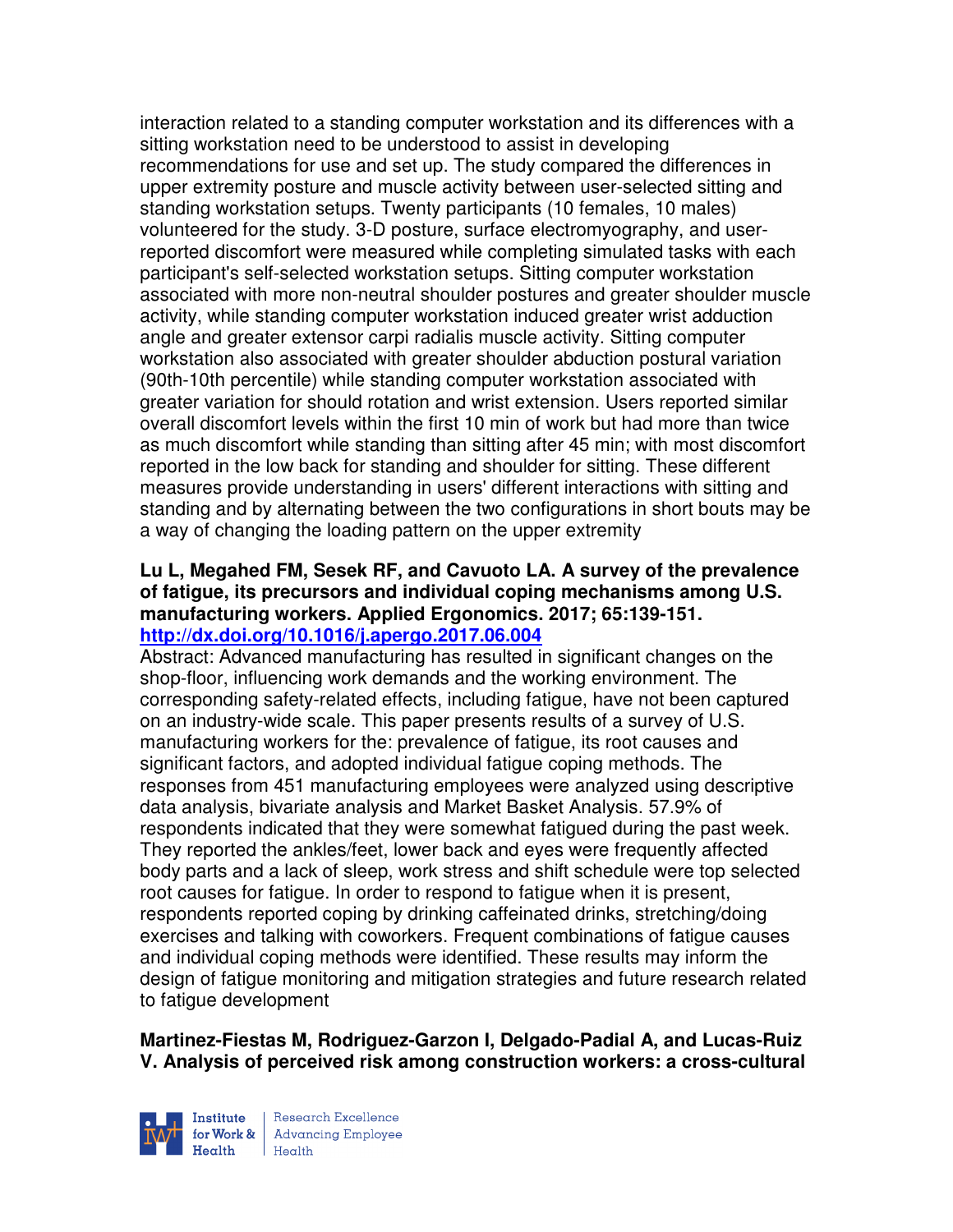# **study and reflection on the Hofstede model. International Journal of Occupational Safety & Ergonomics. 2017; 23(3):307-317.**

**http://dx.doi.org/10.1080/10803548.2016.1198621** 

Abstract: This article presents a cross-cultural study on perceived risk in the construction industry. Worker samples from three different countries were studied: Spain, Peru and Nicaragua. The main goal was to explain how construction workers perceive their occupational hazard and to analyze how this is related to their national culture. The model used to measure perceived risk was the psychometric paradigm. The results show three very similar profiles, indicating that risk perception is independent of nationality. A cultural analysis was conducted using the Hofstede model. The results of this analysis and the relation to perceived risk showed that risk perception in construction is independent of national culture. Finally, a multiple lineal regression analysis was conducted to determine what qualitative attributes could predict the global quantitative size of risk perception. All of the findings have important implications regarding the management of safety in the workplace

### **Moody L, Saunders J, Leber M, Wojcik-Augustyniak M, Szajczyk M, and Rebernik N. An exploratory study of barriers to inclusion in the European workplace. Disability & Rehabilitation. 2017; 39(20):2047-2054. http://dx.doi.org/10.1080/09638288.2016.1217072**

Abstract: BACKGROUND: The European Disability Strategy (2010-2020) seeks to significantly raise the proportion of people with disabilities working in the open labour market. The ERGO WORK project is a collaboration of academic and industrial partners in six European countries, focused on understanding and tackling barriers to workplace inclusion for workers with disabilities. METHODS: This study sought to explore the perceptions and needs of stakeholders in terms of workplace adaptation to the needs of employees with disabilities. An exploratory online survey was completed by 480 participants across six countries. RESULTS: The analysis suggests that workplaces could be further improved to meet the needs of employees with considerable scope for training within companies to raise awareness about employees' needs, employers' obligations and workplace adaptation. CONCLUSIONS: This snapshot suggests there is still a gap between intent and reality in workplace inclusion and further strategies are needed to improve the opportunities for employees with disabilities. The paper argues that ergonomics may have a key role to play in tackling these challenges and adapting the workplace environment and job design to suit the needs of individual employees. Implications for rehabilitation This study suggests there is considerable scope for workplace adaptation and improvements to meet the needs of employees with disabilities. Employers need and want further specialist practitioner guidance to facilitate workplace inclusion and support adaptation to individual needs. Organisations would benefit from training to raise awareness about potential solutions and approaches that would support more widespread employment of people with disabilities

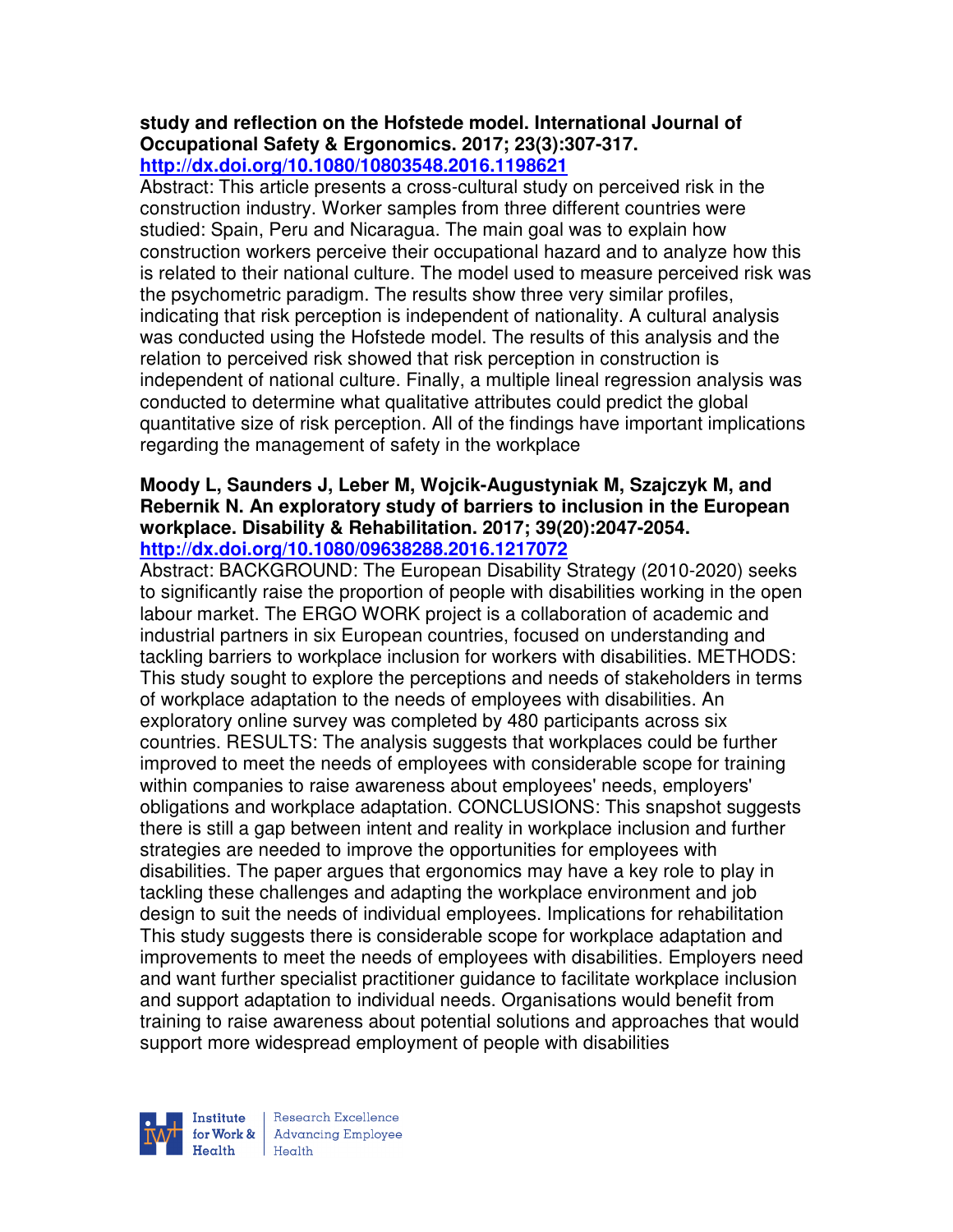**Podgorski D, Majchrzycka K, Dabrowska A, Gralewicz G, and Okrasa M. Towards a conceptual framework of OSH risk management in smart working environments based on smart PPE, ambient intelligence and the Internet of Things technologies. International Journal of Occupational Safety & Ergonomics. 2017; 23(1):1-20.** 

**http://dx.doi.org/10.1080/10803548.2016.1214431** 

Abstract: Recent developments in domains of ambient intelligence (AmI), Internet of Things, cyber-physical systems (CPS), ubiquitous/pervasive computing, etc., have led to numerous attempts to apply ICT solutions in the occupational safety and health (OSH) area. A literature review reveals a wide range of examples of smart materials, smart personal protective equipment and other AmI applications that have been developed to improve workers' safety and health. Because the use of these solutions modifies work methods, increases complexity of production processes and introduces high dynamism into thus created smart working environments (SWE), a new conceptual framework for dynamic OSH management in SWE is called for. A proposed framework is based on a new paradigm of OSH risk management consisting of real-time risk assessment and the capacity to monitor the risk level of each worker individually. A rationale for context-based reasoning in SWE and a respective model of the SWE-dedicated CPS are also proposed

### **Pussegoda K, Turner L, Garritty C, Mayhew A, Skidmore B, Stevens A, Boutron I, Sarkis-Onofre R, Bjerre LM, Hrobjartsson A, Altman DG, and Moher D. Systematic review adherence to methodological or reporting quality. Systematic Reviews. 2017; 6(1):131.**

**http://dx.doi.org/10.1186/s13643-017-0527-2 [open access]** Abstract: BACKGROUND: Guidelines for assessing methodological and reporting quality of systematic reviews (SRs) were developed to contribute to implementing evidence-based health care and the reduction of research waste. As SRs assessing a cohort of SRs is becoming more prevalent in the literature and with the increased uptake of SR evidence for decision-making, methodological quality and standard of reporting of SRs is of interest. The objective of this study is to evaluate SR adherence to the Quality of Reporting of Meta-analyses (QUOROM) and PRISMA reporting guidelines and the A Measurement Tool to Assess Systematic Reviews (AMSTAR) and Overview Quality Assessment Questionnaire (OQAQ) quality assessment tools as evaluated in methodological overviews. METHODS: The Cochrane Library, MEDLINE(R), and EMBASE(R) databases were searched from January 1990 to October 2014. Title and abstract screening and full-text screening were conducted independently by two reviewers. Reports assessing the quality or reporting of a cohort of SRs of interventions using PRISMA, QUOROM, OQAQ, or AMSTAR were included. All results are reported as frequencies and percentages of reports and SRs respectively. RESULTS: Of the 20,765 independent records retrieved from electronic searching, 1189 reports were reviewed for eligibility at full text, of which 56 reports (5371 SRs in total)

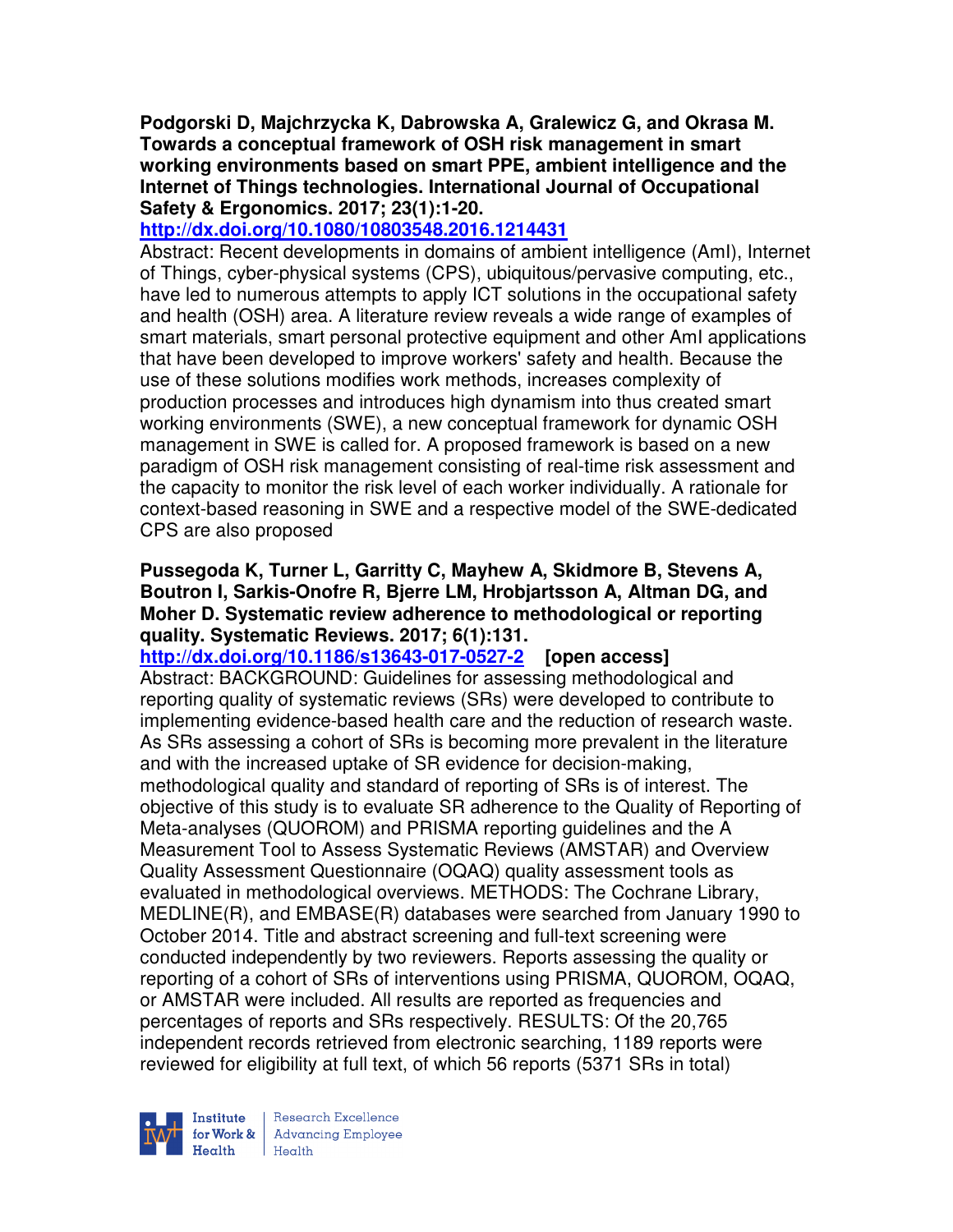evaluating the PRISMA, QUOROM, AMSTAR, and/or OQAQ tools were included. Notable items include the following: of the SRs using PRISMA, over 85% (1532/1741) provided a rationale for the review and less than 6% (102/1741) provided protocol information. For reports using QUOROM, only 9% (40/449) of SRs provided a trial flow diagram. However, 90% (402/449) described the explicit clinical problem and review rationale in the introduction section. Of reports using AMSTAR, 30% (534/1794) used duplicate study selection and data extraction. Conversely, 80% (1439/1794) of SRs provided study characteristics of included studies. In terms of OQAQ, 37% (499/1367) of the SRs assessed risk of bias (validity) in the included studies, while 80% (1112/1387) reported the criteria for study selection. CONCLUSIONS: Although reporting guidelines and quality assessment tools exist, reporting and methodological quality of SRs are inconsistent. Mechanisms to improve adherence to established reporting guidelines and methodological assessment tools are needed to improve the quality of SRs

#### **Riel J, Saint-Charles J, and Messing K. Women's occupational health: resisting when we can = Sante des femmes au travail: mobiliser quand c'est encore possible. New Solutions. 2017; [Epub ahead of print]. http://dx.doi.org/10.1177/1048291117724562**

Abstract: The continuing worldwide struggle for decent working conditions is under intense economic, social, and political pressures. Women are particularly affected by these pressures because of their still-tenuous position in the service sector, in lowprestige, low-paid occupations. In addition, their occupational health issues are often overlooked or minimized. Nevertheless, women continue to struggle, as individuals and collectively. This issue describes a number of instances where women in the Quebec labor movement have attempted to reconcile equality concerns with protecting their own health. There are successes, failures, and puzzles. Resume La lutte mondiale pour des conditions de travail decentes subit d'intenses pressions economiques, sociales et politiques. Les femmes sont particulierement touchees par ces pressions a cause de leur situation encore fragile dans le secteur des services, dans des professions de faible prestige et salaire. De plus, leurs besoins en sante au travail sont souvent minimises ou ignores. Toutefois, les femmes continuent a resister, individuellement et collectivement. Ce numero decrit un certain nombre d'exemples ou des travailleuses militantes ont tente de concilier leurs revendications d'egalite et d'acces au travail avec leur besoin de proteger leur sante

#### **Rose U, Schiel S, Schroder H, Kleudgen M, Tophoven S, Rauch A, Freude G, and Muller G. The Study on Mental Health at Work: design and sampling. Scandinavian Journal of Public Health. 2017; 45(6):584-594. http://dx.doi.org/10.1177/1403494817707123**

Abstract: AIMS: The Study on Mental Health at Work (S-MGA) generates the first nationwide representative survey enabling the exploration of the relationship

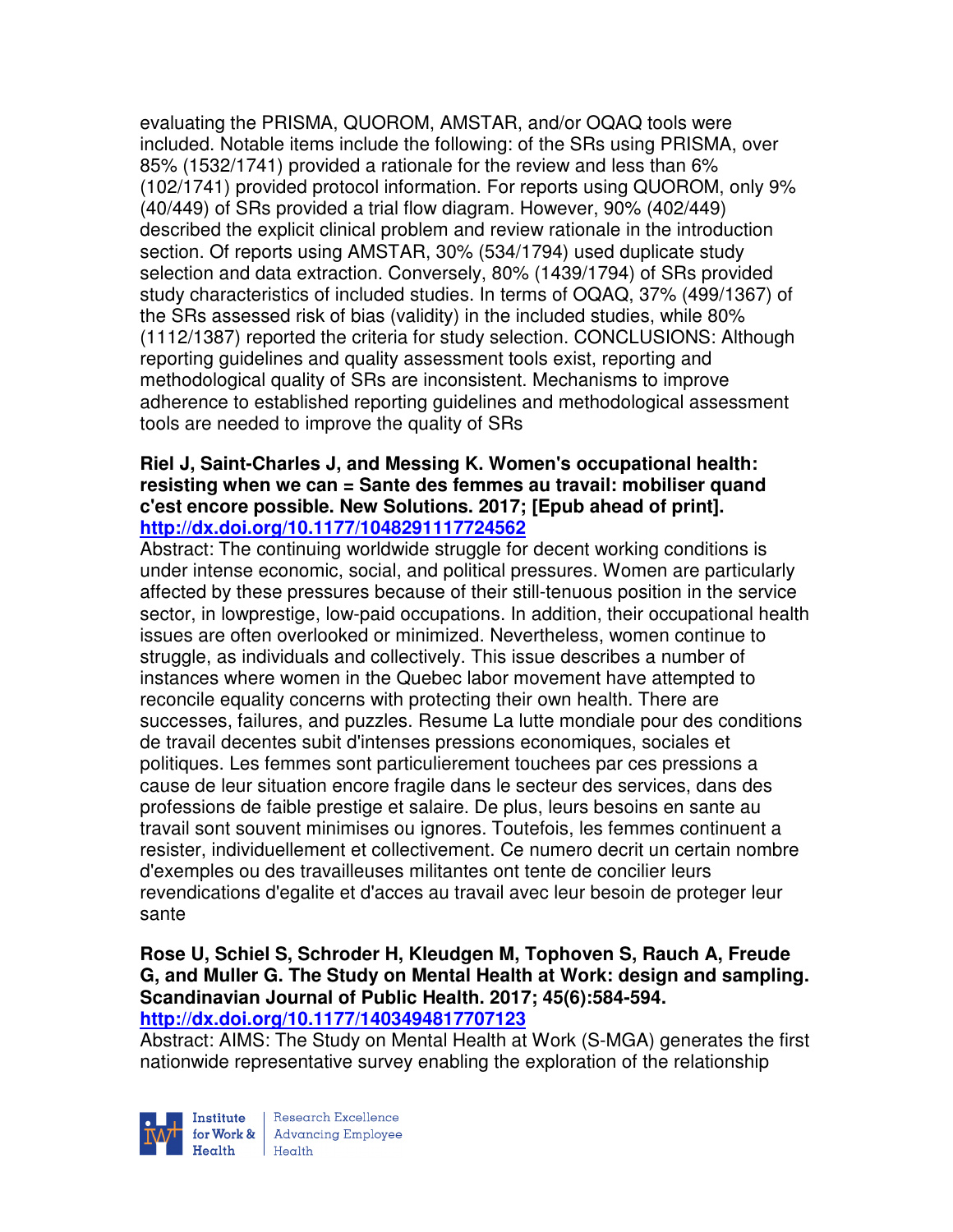between working conditions, mental health and functioning. This paper describes the study design, sampling procedures and data collection, and presents a summary of the sample characteristics. METHODS: S-MGA is a representative study of German employees aged 31-60 years subject to social security contributions. The sample was drawn from the employment register based on a two-stage cluster sampling procedure. Firstly, 206 municipalities were randomly selected from a pool of 12,227 municipalities in Germany. Secondly, 13,590 addresses were drawn from the selected municipalities for the purpose of conducting 4500 face-to-face interviews. The questionnaire covers psychosocial working and employment conditions, measures of mental health, work ability and functioning. Data from personal interviews were combined with employment histories from register data. Descriptive statistics of socio-demographic characteristics and logistic regressions analyses were used for comparing population, gross sample and respondents. RESULTS: In total, 4511 face-to-face interviews were conducted. A test for sampling bias revealed that individuals in older cohorts participated more often, while individuals with an unknown educational level, residing in major cities or with a non-German ethnic background were slightly underrepresented. CONCLUSIONS: There is no indication of major deviations in characteristics between the basic population and the sample of respondents. Hence, S-MGA provides representative data for research on work and health, designed as a cohort study with plans to rerun the survey 5 years after the first assessment

**Sarrett J. Interviews, disclosures, and misperceptions: autistic adults' perspectives on employment related challenges. Disability Studies Quarterly. 2017; 37(2):1-21.** 

**http://dsq-sds.org/article/view/5524/4652** 

**Wagner G, Nussbaumer-Streit B, Greimel J, Ciapponi A, and Gartlehner G. Trading certainty for speed - how much uncertainty are decisionmakers and guideline developers willing to accept when using rapid reviews: an international survey. BMC Medical Research Methodology. 2017; 17(1):121. http://dx.doi.org/10.1186/s12874-017-0406-5 [open access]** Abstract: BACKGROUND: Decisionmakers and guideline developers demand rapid syntheses of the evidence when time sensitive evidence-informed decisions are required. A potential trade-off of such rapid reviews is that their results can have less reliability than results of systematic reviews that can lead to an increased risk of making incorrect decisions or recommendations. We sought to determine how much incremental uncertainty about the correctness of an answer guideline developers and health policy decisionmakers are willing to accept in exchange for a rapid evidence-synthesis. METHODS: Employing a purposive sample, we conducted an international web-based, anonymous survey of decisionmakers and guideline developers. Based on a clinical treatment, a public health, and a clinical prevention scenario, participants indicated the maximum risk of getting an incorrect answer from a rapid review that they would